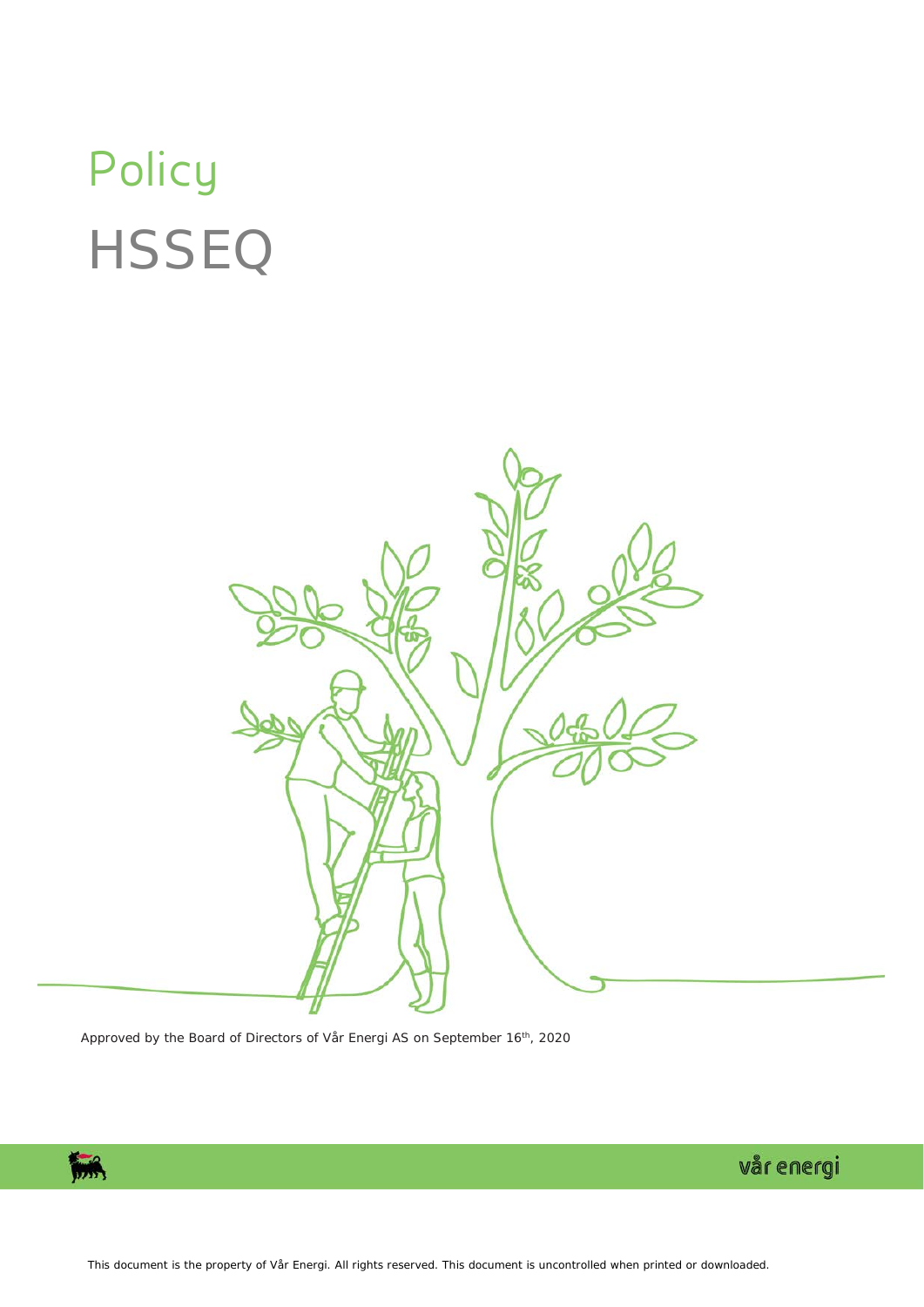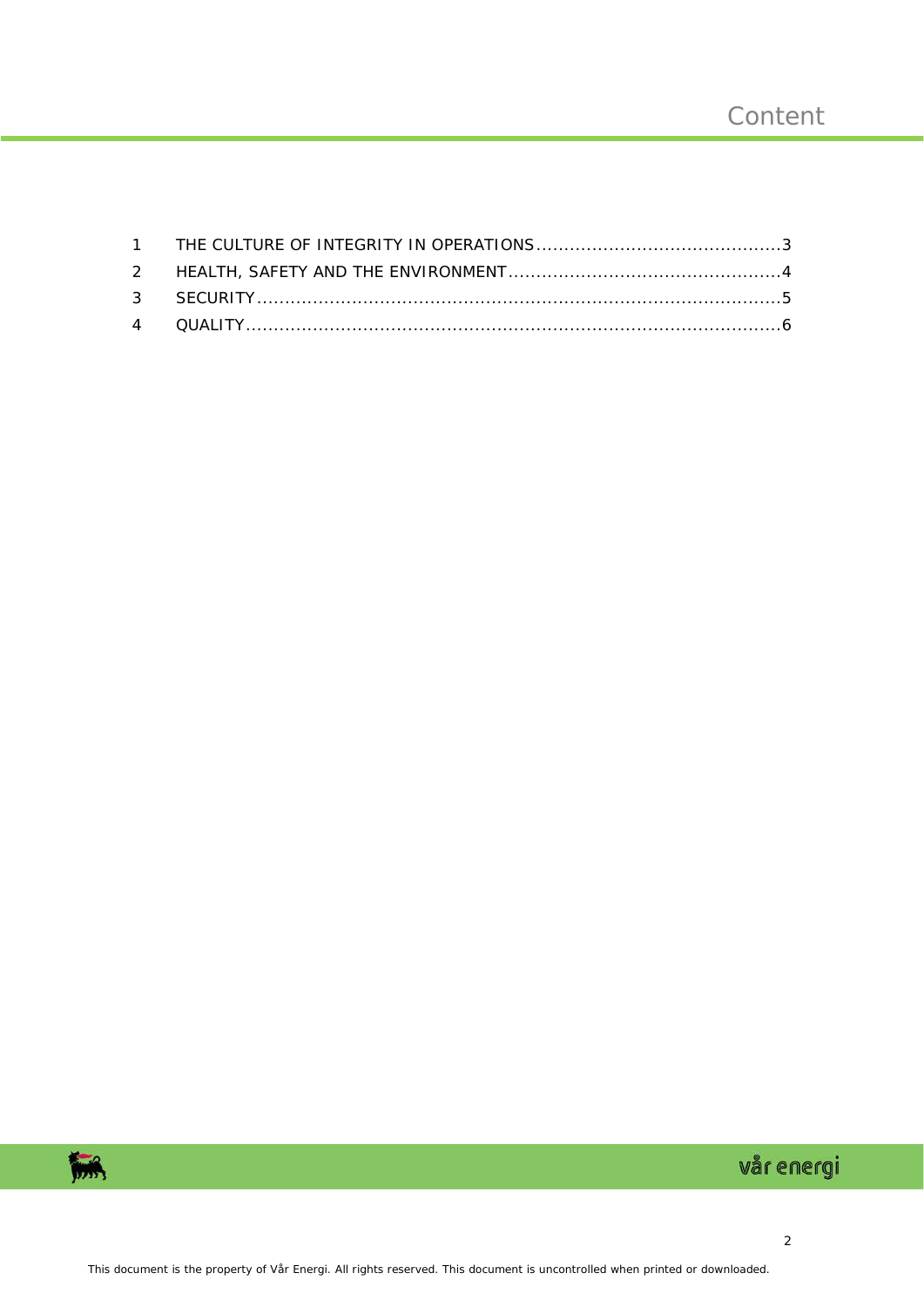#### <span id="page-2-0"></span>**1 THE CULTURE OF INTEGRITY IN OPERATIONS**

**THE PURSUE OF INTEGRITY IN OPERATIONS, MEANING BY THIS THE SAFEGUARD, IN VÅR ENERGI'S ACTIVITIES, OF PEOPLE, PARTNERS, OF COMPANY'S ASSETS AND ENVIRONMENT, IS A TOP PRIORITY AND A SHARED VALUE, AMONG VÅR ENERGI'S PEOPLE.**

Vår Energi adopts and implements international principles and best practices, in order to safeguard integrity in operations.

Vår Energi plans the objectives of integrity and defines the roles, responsibilities and the procedures to carry out the planning, execution and control of its processes, which are managed in an integrated manner.

Vår Energi fosters a continuous improvement of integrity in operations, and in doing so it monitors the achievement of its objectives, analysing the variances, identifying and carrying out eventual corrective actions.

Vår Energi invests its people with responsibility and involves them in order to achieve the objectives of integrity. It starts specific training initiatives with the aim of promoting cautious and preventive behaviours.

Vår Energi undertakes to prevent risks, in order to improve integrity in its operations; with this aim in mind, it adopts a proactive approach in mitigating risks, as an integral part of management and business activities.

Vår Energi promotes, among its partners, behaviours that are in line with its standards of integrity in operations.

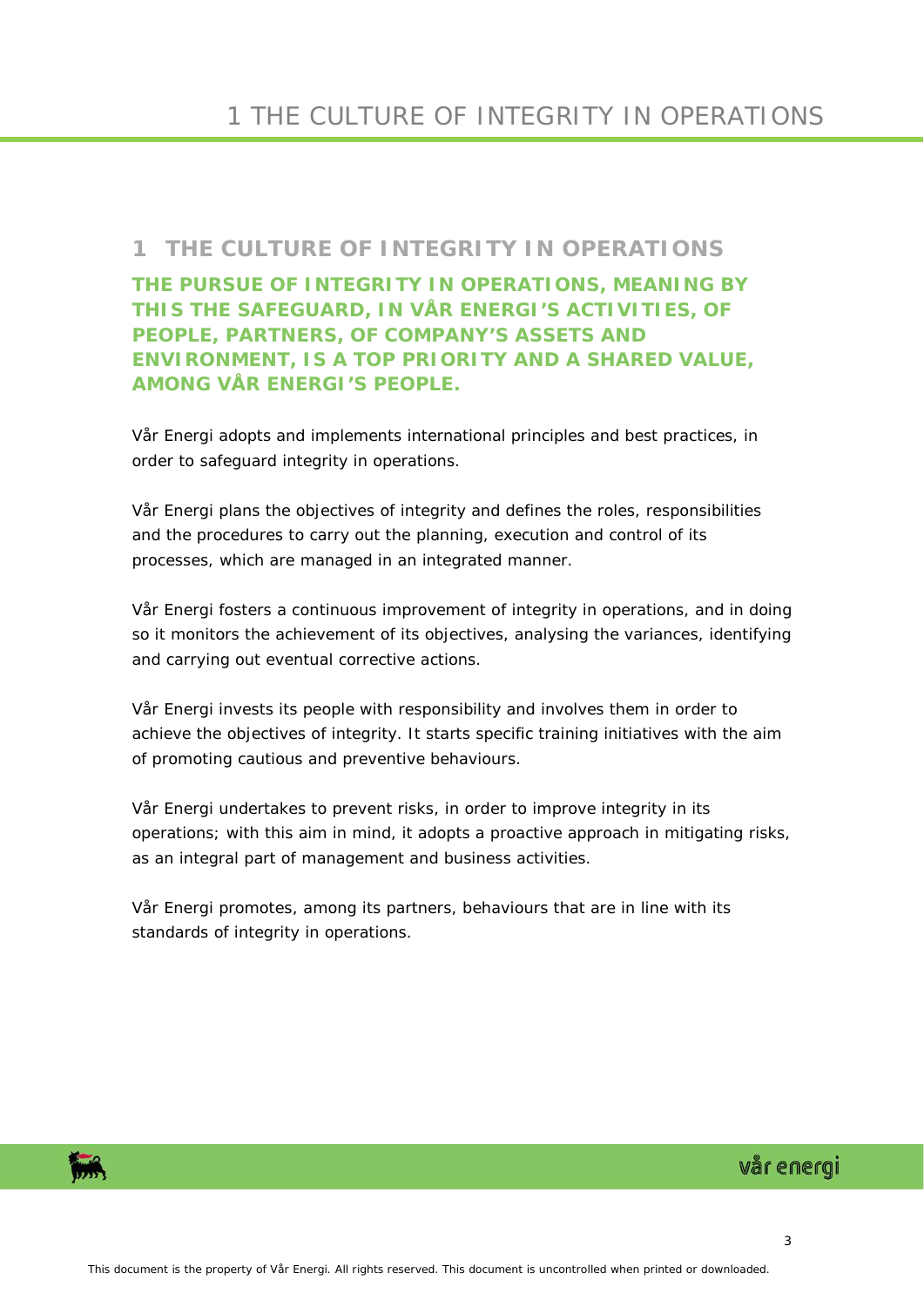#### <span id="page-3-0"></span>**2 HEALTH, SAFETY AND THE ENVIRONMENT**

**THE SAFETY AND HEALTH OF VÅR ENERGI'S PEOPLE, OF THE COMMUNITY AND OF ITS PARTNERS AND THE SAFEGUARD OF THE ENVIRONMENT ARE TOP PRIORITY FOR VÅR ENERGI, WHEN CARRYING OUT ITS ACTIVITIES.**

Vår Energi conducts its activities in conformity with international agreements and standards, with laws, with regulations and with the national policies of the countries where Vår Energi works, that deal with the safeguard of health and safety of workers and of the environment.

Vår Energi deals with health, safety and environmental safeguard in an integrated way, in accordance to principles of precaution, prevention, protection and continuous improvement, investing all levels of the company with responsibility.

Vår Energi, in company activities, uses the most advanced technologies and technical regulations in health, safety and environmental matters.

Vår Energi plans, realises, manages and disposes of its tangible assets, guaranteeing the safeguard of health and safety, minimising environmental impacts and optimising the use of energetic and natural resources.

Vår Energi invests in research and in technological innovation, in order to realise products and processes with the finest characteristics of environmental compatibility and for the safeguard of health and safety. It also promotes partnerships with the aim of developing new technologies.

Vår Energi considers the safeguard of health a fundamental requisite and promotes the psycho-physical well-being of its people.

Vår Energi communicates to its stakeholders, in a transparent manner, the objectives and results that have been achieved, dealing with health, safety and environmental topics. It also promotes the conditions that can establish a long-term cooperation, with the aim of achieving shared objectives of sustainable development.

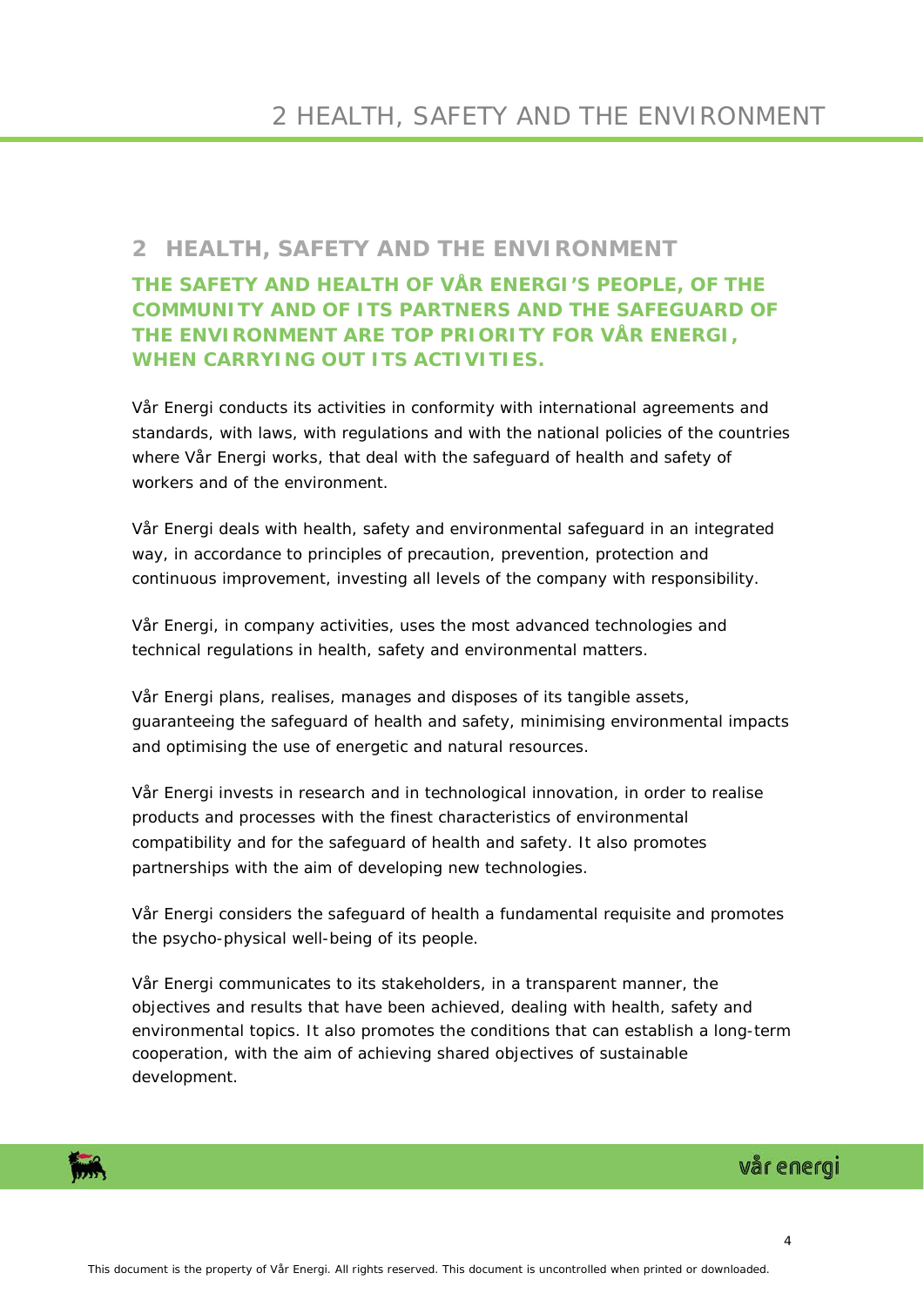#### <span id="page-4-0"></span>**3 SECURITY**

#### **THE SECURITY OF PEOPLE AND OF THE COMPANY'S ASSETS ARE TOP PRIORITY FOR VÅR ENERGI, CONSIDERING REGULATIONS AND HOW THESE HAVE EVOLVED, THE SPECIFICITY OF BUSINESS AREAS, OF THE INTERNATIONAL CONTEXTS WHERE VÅR ENERGI WORKS AND OF EMPLOYED TECHNOLOGIES.**

Vår Energi promotes the adoption of a homogeneous and integrated security system that can guarantee appropriate coordination of crisis management.

Vår Energi guarantees the management of information collected from the stakeholders of reference, in full respect of laws and by adopting international best practices.

Vår Energi promotes the monitoring and management of security risks by elaborating the best solutions that can minimise the impact and probability that negative events can occur.

Vår Energi manages the security risk by adopting preventive and defensive measures, in full accordance with regulations, of human rights and of the highest international standards.